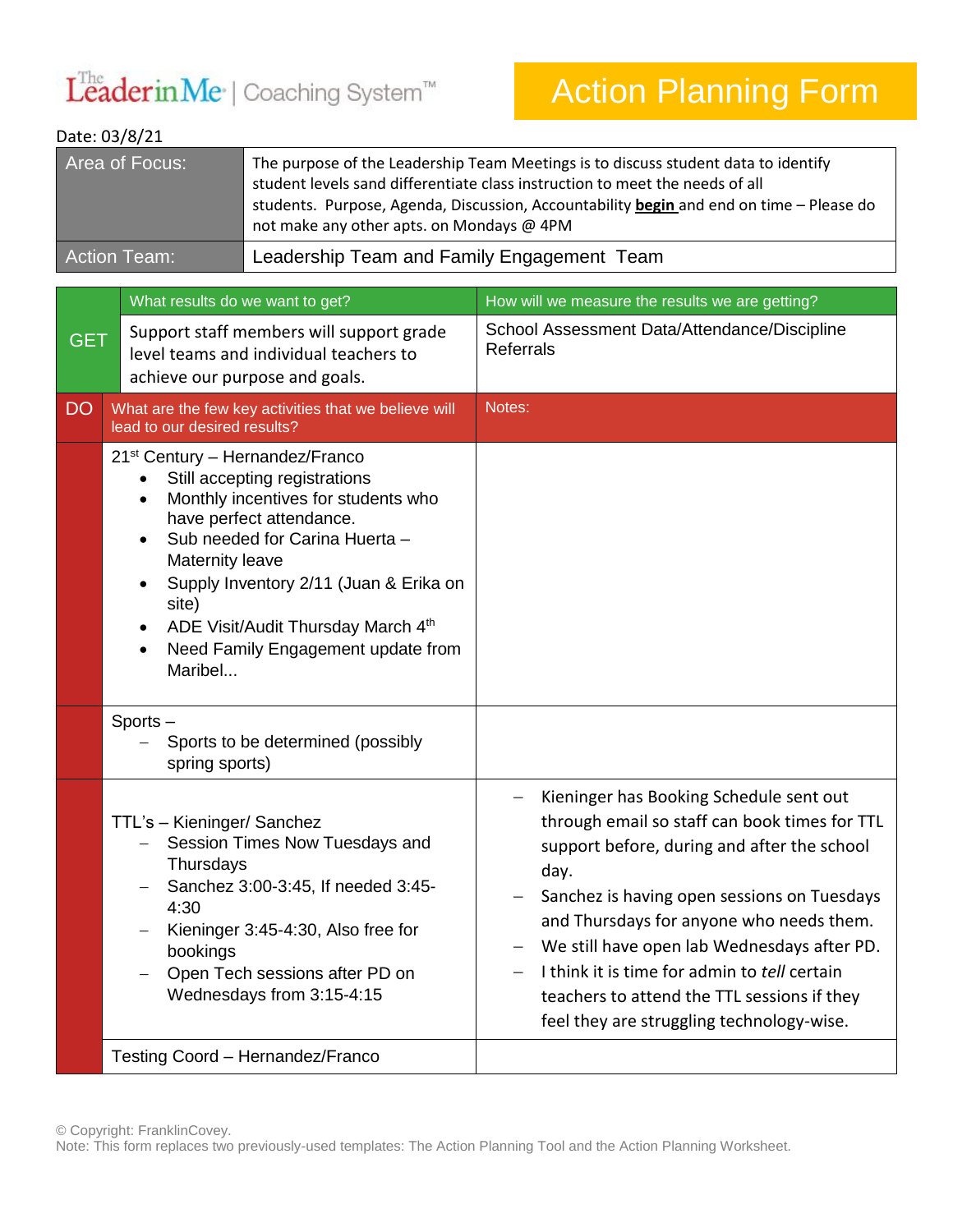| School Quality Survey window Jan. 4th<br>- 29 <sup>th</sup> – We did not meet our 75%<br>participation goal<br>QTR 3 Benchmark Window March $1st$ –<br>11 <sup>th</sup> . Calendar invites with resources<br>were sent out today<br>Civics Testing 8 <sup>th</sup> Grade Wednesday<br>2/24<br>AzM2/AzSci<br>. Presently, state testing is still scheduled and expected to be administered in person. We'll continue to keep you<br>updated if any changes occur.<br>$\bullet$ Grade 3:<br>$\circ$ W Apr $5 - 16$<br>o R, M Apr 5 - 30<br>• G 4-8, Cohort 2023 (G10):<br>o W Apr 5 - 23<br>o R, M Apr 5 - May 14 |                                                                                                       |
|-----------------------------------------------------------------------------------------------------------------------------------------------------------------------------------------------------------------------------------------------------------------------------------------------------------------------------------------------------------------------------------------------------------------------------------------------------------------------------------------------------------------------------------------------------------------------------------------------------------------|-------------------------------------------------------------------------------------------------------|
| Leader in Me - Alday                                                                                                                                                                                                                                                                                                                                                                                                                                                                                                                                                                                            | -Kelli sent out an email with 1 hour coaching<br>sessions                                             |
| Updated Leader In Me tab with links and<br>videos and access to tools<br>Leader In Me Action Plan and light house<br>teams                                                                                                                                                                                                                                                                                                                                                                                                                                                                                      | -Teachers enjoyed being in break out rooms and<br>gaining ideas from each other.<br>-Mix grade levels |
| Discipline Report<br>JA for middle school                                                                                                                                                                                                                                                                                                                                                                                                                                                                                                                                                                       |                                                                                                       |
| <b>Student Council - Eunice</b><br>❖ Legacy plans- <i>furniture for atriums</i> ,<br>mascot costume, Ben's Bells Mural                                                                                                                                                                                                                                                                                                                                                                                                                                                                                          | SC to donate 250 lbs of dog food to PAC                                                               |
| CSP - Hernandez<br>PLC – pacing out $3^{rd}$ Qtr, Teach,<br>$\bullet$<br>Assess, Analyze, Respond                                                                                                                                                                                                                                                                                                                                                                                                                                                                                                               |                                                                                                       |
| Teacher Coaching Cycles - 3rd Quarter<br>teacher group                                                                                                                                                                                                                                                                                                                                                                                                                                                                                                                                                          |                                                                                                       |
| CSP --- Gopa Goswami<br>-PLCs<br>-Guided Reading coaching cycles- planning,                                                                                                                                                                                                                                                                                                                                                                                                                                                                                                                                     |                                                                                                       |
| observation/coaching, reflection.<br>-modelling comprehension discussions<br>-Teacher Forum Planning<br>Word Work/ Reading<br><b>Strategies/Comprehension Strategies</b><br>-PD prep                                                                                                                                                                                                                                                                                                                                                                                                                            |                                                                                                       |
| <b>Family Engagement Team</b>                                                                                                                                                                                                                                                                                                                                                                                                                                                                                                                                                                                   |                                                                                                       |
| Community Support - Maribel                                                                                                                                                                                                                                                                                                                                                                                                                                                                                                                                                                                     |                                                                                                       |

© Copyright: FranklinCovey.

Note: This form replaces two previously-used templates: The Action Planning Tool and the Action Planning Worksheet.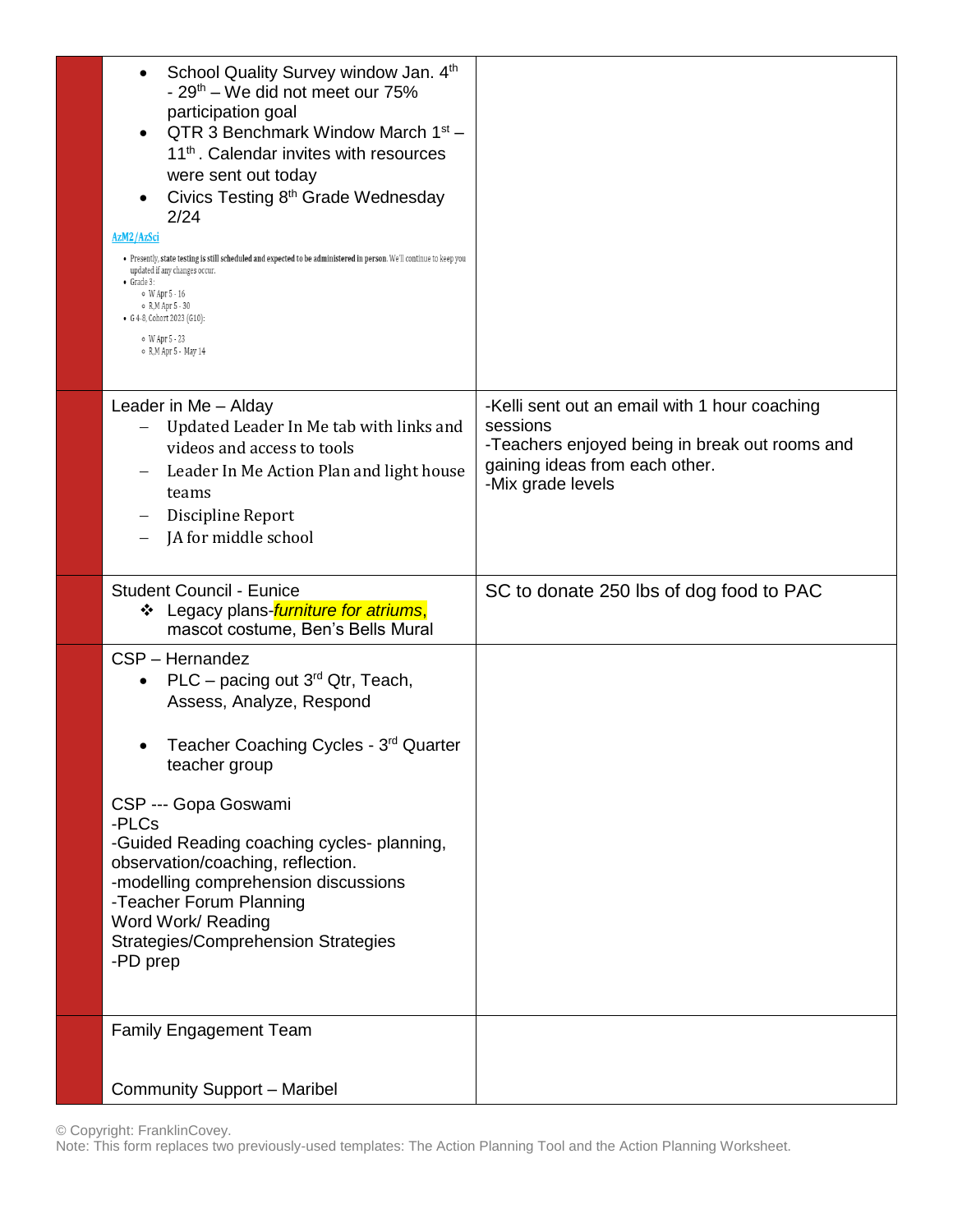| Incentive certificates<br>❖<br>Family Engagement Report/title 1<br>❖<br>Entering family engagement data in<br>❖<br>synergy<br>❖ Starting PTA<br>Distributing uniforms to students in<br>need<br>Assisting with supplies for those in need<br>❖                                                                                                                                | -Family Engagement within Synergy for<br>compliance pieces for 21 <sup>st</sup> Century<br>-need 10 paid members for PTA once we get<br>payment link<br>Teachers have submitted students names who<br>may need uniforms and supplies                                                                             |
|-------------------------------------------------------------------------------------------------------------------------------------------------------------------------------------------------------------------------------------------------------------------------------------------------------------------------------------------------------------------------------|------------------------------------------------------------------------------------------------------------------------------------------------------------------------------------------------------------------------------------------------------------------------------------------------------------------|
| Counselor - Alday/Janzen<br>❖ Teacher support<br>Parent support<br>❖<br>Lesson plan<br>❖<br>❖<br>504s<br>Group planning-Nicole reaching out to<br>❖<br>parents.<br>❖ Casa referrals<br>❖ Project SOAR<br>Cholla registration next week TBD<br>❖<br>CogAt Training Back on hold<br>❖                                                                                           | -need names of students $6th$ -8 <sup>th</sup> grade<br>-Follow up with 8 <sup>th</sup> grade teachers for course<br>selection for Pueblo                                                                                                                                                                        |
| MTSS/Interventions/ELD - Wolf<br>Learning Space for On-Site students co-<br>-ordinating with classroom teachers.<br>Respond to teacher requests.<br>٠<br>Teach an Elective Class.<br>$\bullet$<br><b>AZELLA</b> testing in process<br>٠<br>PLC for Data and Intervention<br>Mandatory MTSS meeting 2/16/2021 @<br>3:30-4:30.<br>Mandatory CIPDA Meeting 2/19/2021<br>all day. | --AZELLA Testing Begins Feb. 1 <sup>st</sup> 2021<br>--Interventions planned by Interventionists and<br>Facilitated by students and teachers.<br>--MTSS Meetings On-Going<br>--RED meetings coordinated with Dr. Bacal<br>--AZELLA Testing Continuing as of 2/22/2021<br>--Sign-In Sheets uploaded to MTSS Files |
| Office - Faviola<br><b>Tech Support</b><br>Clever and Zoom<br>Purchasing<br>Student Supply Bags - In-person<br><b>Hotspot for Families</b><br><b>Spelling Bee</b><br>NJHS Renewal effective till 6/30/2021                                                                                                                                                                    | -drive thru picture day for $8th$ grade only<br>Feb 1: new registrations for the school year                                                                                                                                                                                                                     |

© Copyright: FranklinCovey. Note: This form replaces two previously-used templates: The Action Planning Tool and the Action Planning Worksheet.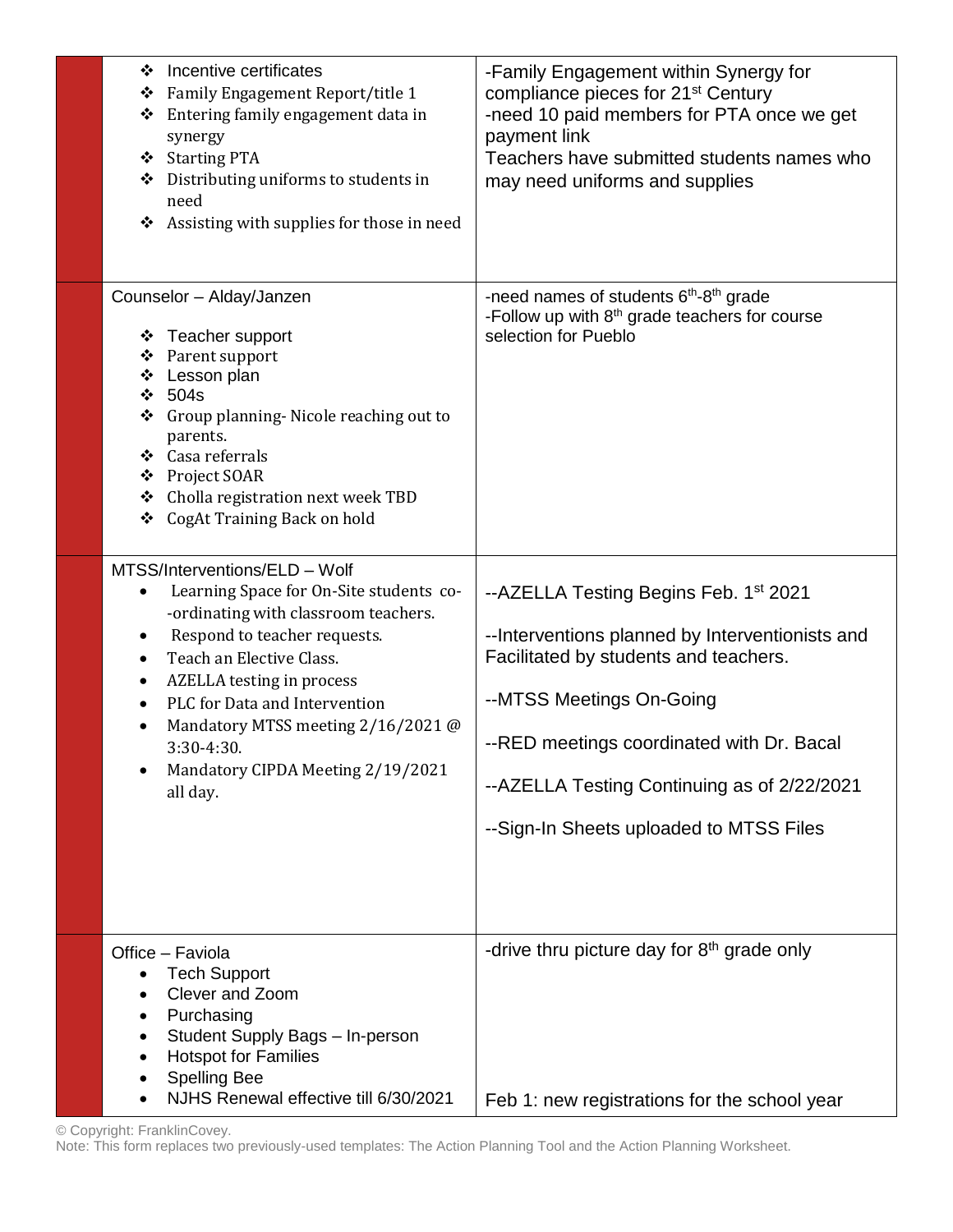| <b>Registration-Marie</b><br>Attendance (847)<br>Registration / Registration Dashboard<br>199-In Person /202- Remote                                                                                                                                                                                                                 | -parentlink to get parents to enroll<br>-calls for remote/in-person occurring                                                                                                                                                                                                                                                                                                                                                                                                                                                  |
|--------------------------------------------------------------------------------------------------------------------------------------------------------------------------------------------------------------------------------------------------------------------------------------------------------------------------------------|--------------------------------------------------------------------------------------------------------------------------------------------------------------------------------------------------------------------------------------------------------------------------------------------------------------------------------------------------------------------------------------------------------------------------------------------------------------------------------------------------------------------------------|
| <b>Baltes</b><br><b>NJHS</b><br><b>AHA Gifts</b><br>Perfect Attendance Certificates                                                                                                                                                                                                                                                  | -NJHS Applications sent to students' email addresses<br>-American Heart gifts being sent out<br>-Submitted 301 forms and documentation                                                                                                                                                                                                                                                                                                                                                                                         |
| Carmona-Alday<br>Middle School JA Career Fair<br>❖<br>Mini JA Day: 30-45 minutes May 4th<br>❖<br>SAI: Survey regarding Professional<br>❖<br>development and Leadership 3/5<br>Eligible for a Grant for a Reading<br>❖<br>Specialist.<br>Imagine Learning Math Facts: \$2717<br>❖<br>Budget meeting review<br>❖<br>Walk throughs<br>❖ | <b>Ideas for Wish list</b><br>-Provide training on UDL for teachers<br>-Attendance plan: Attendance Works develop a<br>plan for 21-22<br>-https://www.attendanceworks.org/resources/<br>https://www.attendanceworks.org/wp-<br>content/uploads/2017/09/incentives1.9.17_2-<br>1.pdf<br>-get student input on incentives<br>-Curriculum for writing (Step up to writing)<br>-Reading Recovery support for students (Tier 3)<br>$-6$ <sup>th</sup> -8 <sup>th</sup> Second Step (20-21)<br>-Intervention for middle school (ELA) |

## **SEE** What paradigms will guide our approach?

| <b>Timeline</b>                                                     |      |     |     |     |     |                                                      |       |       |     |          |      |
|---------------------------------------------------------------------|------|-----|-----|-----|-----|------------------------------------------------------|-------|-------|-----|----------|------|
| Aug                                                                 | Sept | Oct | Nov | Dec | Jan | Feb                                                  | March | April | May | June     | July |
|                                                                     |      |     |     |     |     |                                                      |       |       |     |          |      |
|                                                                     |      |     |     |     |     |                                                      |       |       |     |          |      |
| What are the next steps to putting these key activities into place? |      |     |     |     |     | Who will be responsible for<br>completing this step? |       |       |     | By when? |      |
|                                                                     |      |     |     |     |     |                                                      |       |       |     |          |      |
|                                                                     |      |     |     |     |     |                                                      |       |       |     |          |      |
|                                                                     |      |     |     |     |     |                                                      |       |       |     |          |      |

© Copyright: FranklinCovey.

Note: This form replaces two previously-used templates: The Action Planning Tool and the Action Planning Worksheet.